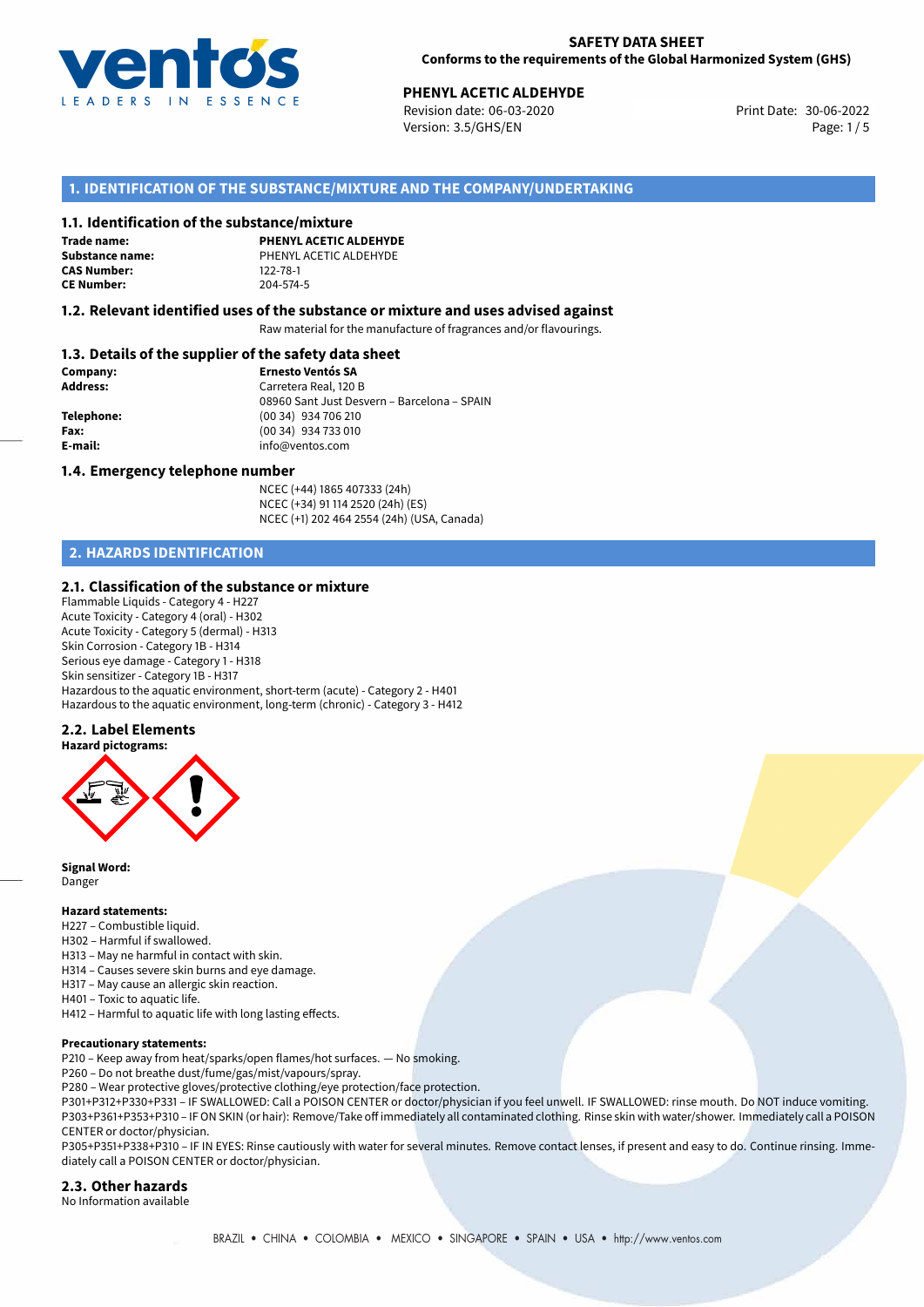

**PHENYL ACETIC ALDEHYDE**<br>
Revision date: 06-03-2020 **Print Date: 30-06-2022** Version: 3.5/GHS/EN Page: 2 / 5

# **3. COMPOSITION/INFORMATION ON INGREDIENTS**

#### **3.1. Substances**

| Chemical name: | PHENYL ACETIC ALDEHYDE |
|----------------|------------------------|
| CAS number:    | 122-78-1               |
| EC number:     | 204-574-5              |

#### **Hazardous constituents:**

| <b>Chemical Name</b>   | % (w/w)   | <b>CAS No</b><br><b>EC No</b> | <b>Classification according to GHS</b>                                                                                                                                                                                                                                                                                                                                                                                      |
|------------------------|-----------|-------------------------------|-----------------------------------------------------------------------------------------------------------------------------------------------------------------------------------------------------------------------------------------------------------------------------------------------------------------------------------------------------------------------------------------------------------------------------|
| PHENYL ACETIC ALDEHYDE | $\geq$ 50 | 122-78-1<br>204-574-5         | Flammable Liquids - Category 4 - H227<br>Acute Toxicity - Category 4 (oral) - H302<br>Acute Toxicity - Category 5 (dermal) - H313<br>Skin Corrosion - Category 1B - H314<br>Serious eye damage - Category 1 - H318<br>Skin sensitizer - Category 1B - H317<br>Hazardous to the aquatic environment, short-term (acute) - Category 2 - H401<br>Hazardous to the aquatic environment, long-term (chronic) - Category 3 - H412 |

[See the full text of the hazard statements in section 16.](#page-4-0)

# **3.2. Mixtures**

#### Not applicable.

### **4. FIRST-AID MEASURES**

#### **4.1. Description of necessary first aid measures**

| In case of contact with eyes, rinse immediately with plenty of water for at least 15 minutes and seek medical advice. |
|-----------------------------------------------------------------------------------------------------------------------|
|                                                                                                                       |
|                                                                                                                       |
|                                                                                                                       |
|                                                                                                                       |
|                                                                                                                       |
|                                                                                                                       |

# **4.2. Most important symptoms and effects, both acute and delayed**

No information available.

# **4.3. Indication of any immediate medical attention and special treatment needed**

No information available.

# **5. FIRE-FIGHTING MEASURES**

#### **5.1. Extinguishing Media**

Water spray, carbon dioxide, dry chemical powder or appropriate foam. For safety reasons do not use full water jet.

#### **5.2. Special hazards arising from the substance or mixture**

Known or Anticipated Hazardous Products of Combustion: Emits toxic fumes under fire conditions.

#### **5.3. Advice for firefighters**

High temperatures can lead to high pressures inside closed containers. Avoid inhalation of vapors that are created. Use appropriate respiratory protection. Do not allow spillage of fire to be poured into drains or watercourses. Wear self-contained breathing apparatus and protective clothing.

### **6. ACCIDENTAL RELEASE MEASURES**

#### **6.1. Personal precautions, protective equipment and emergency procedures**

Evacuate surronding areas. Ensure adequate ventilation. Keep unnecessary and unprotected personnel from entering. Do not breathe vapor/spray. Avoid contact with skin and eyes. Information regarding personal protective measures: see section 8.

#### **6.2. Environmental precautions**

To avoid possible contamination of the environment, do not discharge into any drains, surface waters or groundwaters.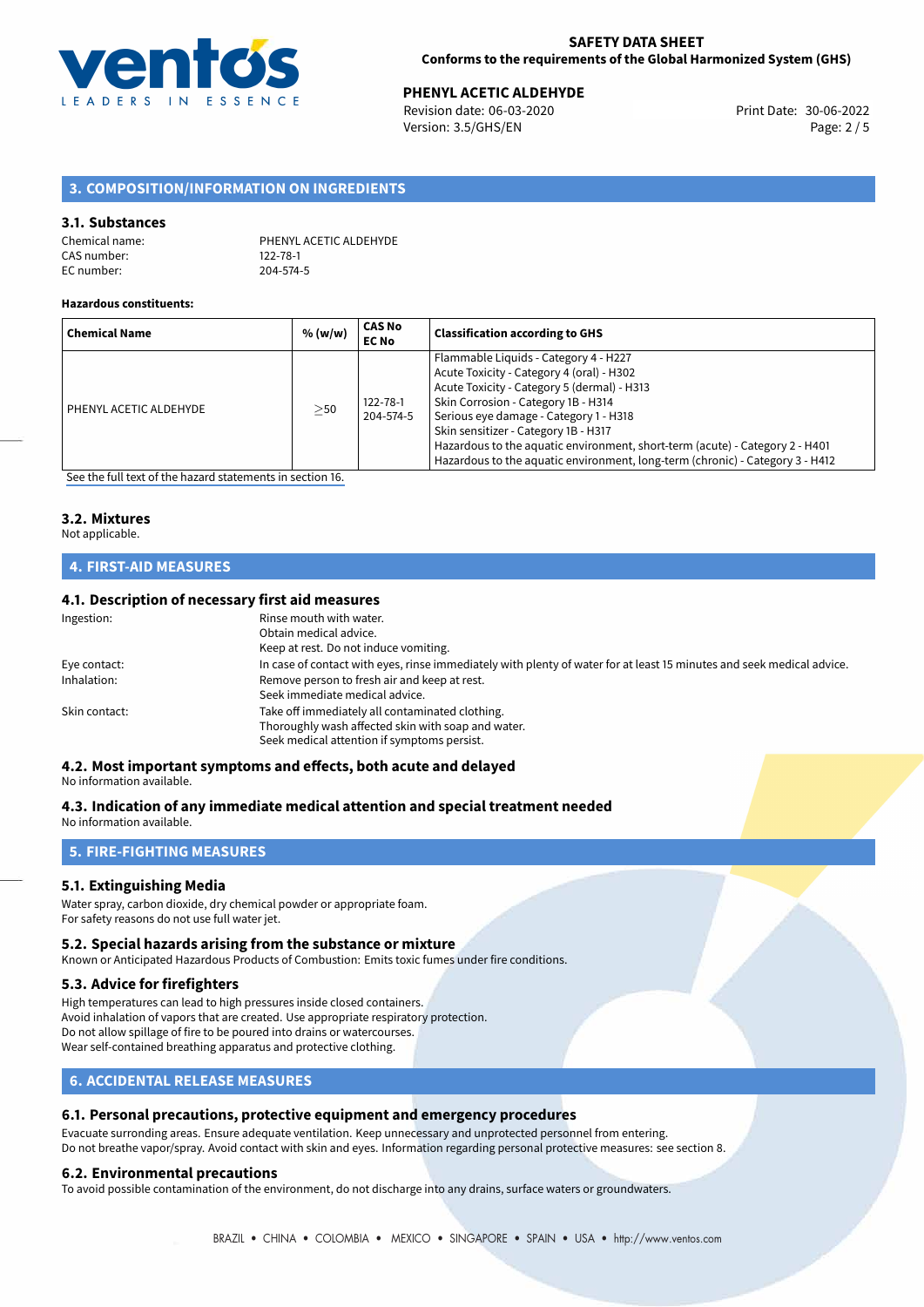

**PHENYL ACETIC ALDEHYDE**<br>
Revision date: 06-03-2020 **Print Date: 30-06-2022** Version: 3.5/GHS/EN Page: 3 / 5

### **6.3. Methods and materials for containment and cleaning up**

Cover with an inert, inorganic, non-combustible absorbent material (e.g. dry-lime, sand, soda ash). Place in covered containers using non-sparking tools and transport outdoors. Avoid open flames or sources of ignition (e.g. pilot lights on gas hot water heater). Ventilate area and wash spill site after material pickup is complete.

#### **6.4. Reference to other sections**

Information regarding exposure controls, personal protection and disposal considerations can be found in sections 8 and 13.

#### **7. HANDLING AND STORAGE**

#### **7.1. Precautions for safe handling**

Do not store or handle this material near food or drinking water. Do not smoke. Avoid contact with the eyes, skin and clothing. Wear protective clothing and use glasses. Observe the rules of safety and hygiene at work. Keep in the original container or an alternative made from a compatible material.

#### **7.2. Conditions for safe storage, including any incompatibilities**

Store in tightly closed and preferably full containers in a cool, dry and ventilated area, protected from light. Keep away from sources of ignition (e.g. hot surfaces, sparks, flame and static discharges). Keep away from incompatible materials (see section 10).

#### **7.3. Specific end use(s)**

No information available.

#### **8. EXPOSURE CONTROLS AND PERSONAL PROTECTION**

#### **8.1. Control parameters**

Components with occupational exposure limits: None known.

#### **8.2. Exposure controls**

Measures should be taken to prevent materials from being splashed into the body. Provide adequate ventilation, according to the conditions of use. Use a mechanical exhaust if required.

#### **8.3. Individual protection measures, such as personal protective equipment**

| Eye/Face protection:             | Chemical safety goggles are recommended. Wash contaminated goggles before reuse.                                                            |  |  |
|----------------------------------|---------------------------------------------------------------------------------------------------------------------------------------------|--|--|
| Hand Protection:                 | Chemical-resistant gloves are recommended. Wash contaminated gloves before reuse.                                                           |  |  |
| Body protection:                 | Personal protective equipment for the body should be selected based on the task being performed and the risks<br>involved.                  |  |  |
| Respiratory Protection:          | In case of insufficient ventilation, use suitable respiratory equipment.                                                                    |  |  |
| Environmental exposure controls: | Emissions from ventilation or process equipment should be checked to ensure they comply with environmental<br>protection legislation.       |  |  |
|                                  | In some cases, filters or engineering modifications to the process equipment will be necessary to reduce emissions to<br>acceptable levels. |  |  |

#### **9. PHYSICAL AND CHEMICAL PROPERTIES**

### **9.1. Information on basic physical and chemical properties**

| Appearance:                         | Liquid                             |  |
|-------------------------------------|------------------------------------|--|
| Colour:                             | Conforms to standard               |  |
| Odour:                              | Conforms to standard               |  |
| Odour theshold:                     | Not determined                     |  |
| pH:                                 | Not determined                     |  |
| Melting point/freezing point:       | Not determined                     |  |
| Boling point/boiling range (°C):    | 193                                |  |
| Flash point:                        | 83 °C                              |  |
| Evaporation rate:                   | Not determined                     |  |
| Flammability:                       | Not determined                     |  |
| Lower flammability/Explosive limit: | Not determined                     |  |
| Upper flammability/Explosive limit: | Not determined                     |  |
| Vapour pressure:                    | Not determined                     |  |
| Vapour Density:                     | Not determined                     |  |
| Density:                            | 1,025-1,048 g/mL (20°C)            |  |
| Relative density:                   | $1,025-1,048(20^{\circ}C)$         |  |
| Water solubility:                   | 2,2 g/l IN WATER (25 $^{\circ}$ C) |  |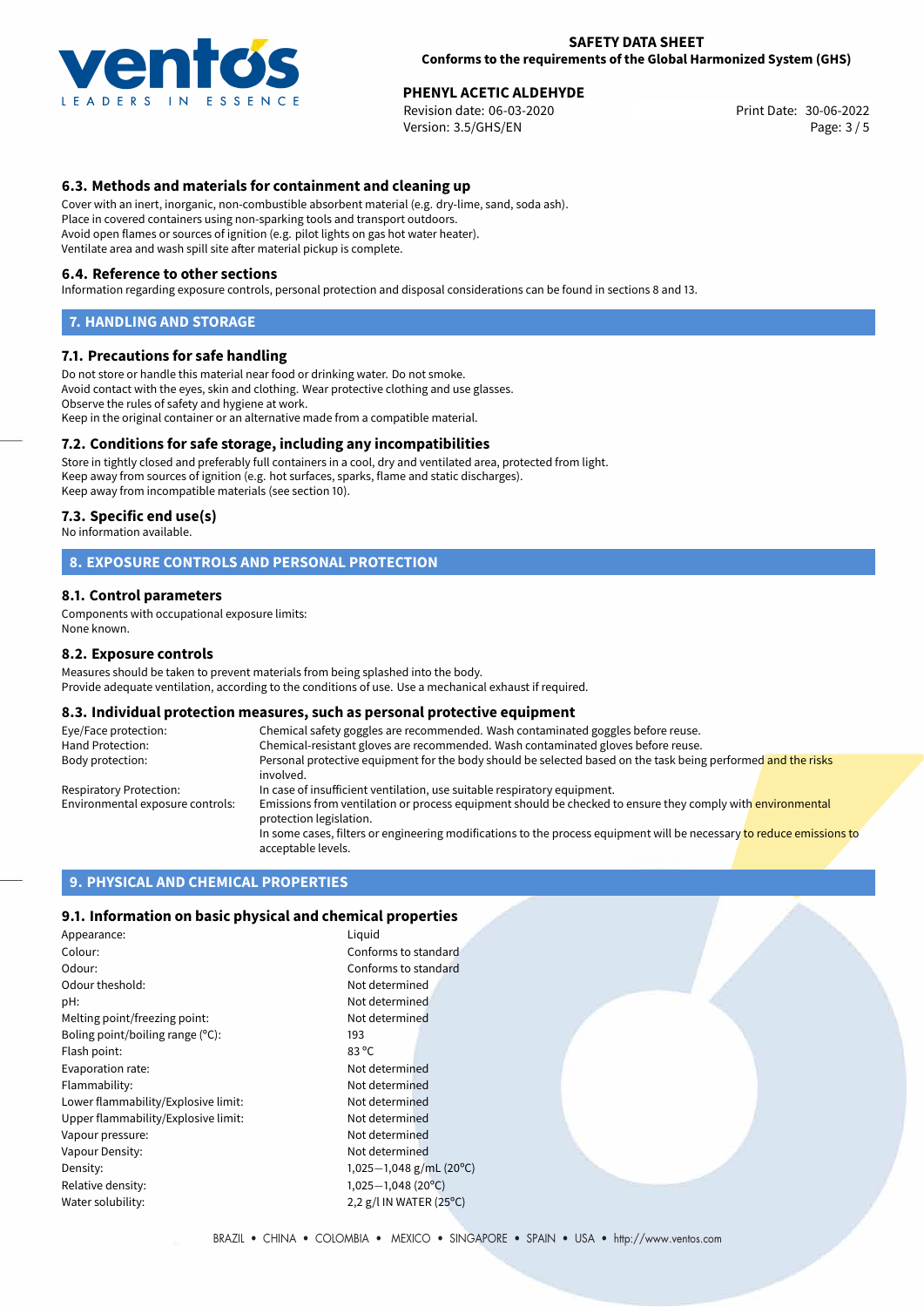

**PHENYL ACETIC ALDEHYDE**<br>30-06-2022 **Print Date: 30-06-2022** Print Date: 30-06-2022 Revision date: 06-03-2020 Version: 3.5/GHS/EN Page: 4 / 5

Solubility in other solvents: 50% IN ETHANOL 80% Partition coefficient n-octanol/water: Not determined Auto-ignition temperature: Not determined Decomposition temperature: Not determined Viscosity, dynamic: Not determined Viscosity, kinematic: Not determined Explosive properties: Not determined Oxidising properties: Not determined

# **10. STABILITY AND REACTIVITY**

#### **10.1. Reactivity**

No hazardous reactions if stored and handled as prescribed/indicated.

#### **10.2. Chemical stability**

The product is stable if stored and handled as prescribed/indicated.

#### **10.3. Possibility of hazardous reactions**

No hazardous reactions if stored and handled as prescribed/indicated.

#### **10.4. Conditions to Avoid**

Conditions to Avoid: Excessive heat, flame or other ignition sources.

#### **10.5. Incompatible materials**

Avoid contact with strong acids and bases and oxidizing agents.

#### **10.6. Hazardous decomposition products**

During combustion may form carbon monoxide and unidentified organic compounds.

# **11. TOXICOLOGICAL INFORMATION**

| Acute toxicity                    | Harmful if swallowed. May ne harmful in contact with skin.                |
|-----------------------------------|---------------------------------------------------------------------------|
|                                   | Experimental/calculated data:                                             |
|                                   | LD50(acute/oral): 1550 mg/kg. (Rat).                                      |
| <b>Skin corrosion/irritation</b>  | Causes severe skin burns and eye damage.                                  |
|                                   | Experimental/calculated data:                                             |
|                                   | Skin irritation : Irritant. (OECD 431; RHE).                              |
| Serious eye damage/irritation     | Based on the data available, the criteria for classification are not met. |
| Respiratory or skin sensitisation | May cause an allergic skin reaction.                                      |
| <b>Germ cell mutagenicity</b>     | Based on the data available, the criteria for classification are not met. |
| Carcinogenicity                   | Based on the data available, the criteria for classification are not met. |
| <b>Reproductive toxicity</b>      | Based on the data available, the criteria for classification are not met. |
| <b>STOT-single exposure</b>       | Based on the data available, the criteria for classification are not met. |
| <b>STOT-repeated exposure</b>     | Based on the data available, the criteria for classification are not met. |
| <b>Aspiration hazard</b>          | Based on the data available, the criteria for classification are not met. |

# **12. ECOLOGICAL INFORMATION**

#### **12.1. Toxicity**

**Assessment:**

Toxic to aquatic life. Harmful to aquatic life with long lasting effects. **Experimental/calculated data:** · Toxicity for aquatic invertebrates: EC50 (48h) : 20 mg/l. (Daphnia magna).

#### **12.2. Degradability**

BOD reduction (28 days) : 69%. (OECD 301D).

#### **12.3. Bioaccumulative potential**

No information available.

# **12.4. Soil mobility**

No information available.

#### **12.5. Other adverse effects**

See also sections 6, 7, 13 and 15 Do not allow to get into waste water or waterways.